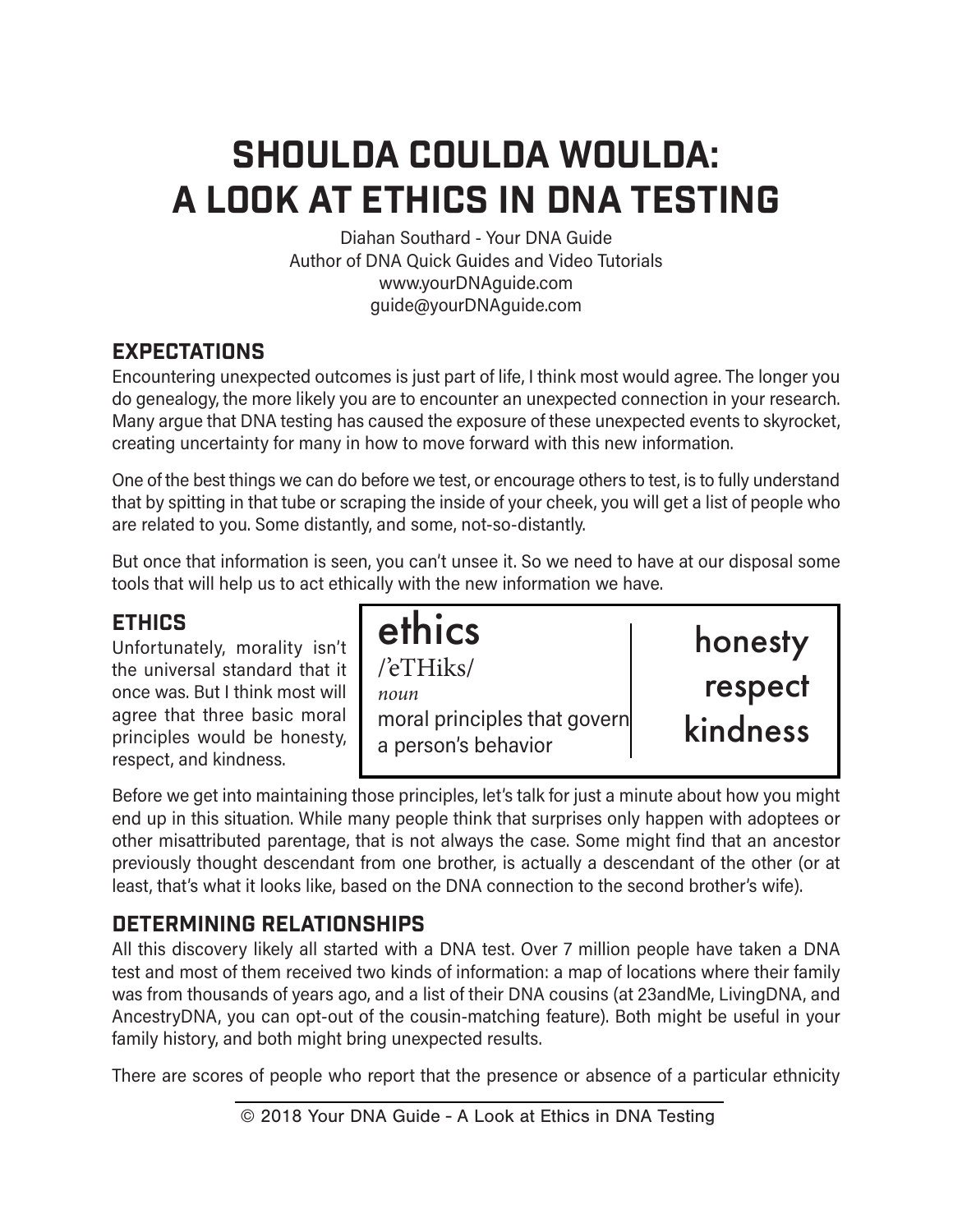was a surprise to them. In those cases though, many times the tests aren't sensitive enough to confidently rule in our out your membership in a certain community based on your DNA tests alone.

On that cousin list you see information that might help you figure out how you are related to another person. You have the name or username, the relationship ranges and techie DNA information, as well as a posted family tree (sometimes).



**Username** (could provide clues as to surname)

#### **Relationship Range/Amount of shared DNA**

(use the table at the shared centimorgan project to more closely approximate your relationship)

While you may shy away from the cool science stuff, it is actually in the numbers that you will often find the most information. You can find the shared amount of DNA at each company on the main match page, except for AncestryDNA.

There you have to click on your match's name, then on the little "i" next to the confidence interval under their name. You then take that number into the table created by the Shared cM Project (a cM, or centimorgan, is just a unit of measure for DNA). The table is especially good at helping us identify half relationships. For example, if your match shares 450 cMs with you, the testing company will likely call them your 2nd cousin. But according to the table, the best fit for a match with 450 shared cMs is a first cousin once removed (1C1R) or a half first cousin (1/21C). While you likely know or could identify most of your 1C1R, as they are your cousins' kids, a half first cousin could be the child of one of your grandparents that maybe you didn't know about.

# Four Players Involved in Every Situation

According to genetic genealogist Blaine Bettinger, there are four kinds of people involved when an unexpected relationship is discovered: The Keeper, The Discoverer, The Subject, and The Affected. Let's explore each of these categories, and how to practice the ethical principles of Honesty, Respect, and Kindness will help you make the most out of this situation.

# **HONESTY**

Honesty is not the same as spilling the beans. In the case of genetic genealogy and relationships, honesty means being truthful in your interactions, but it does not mean that you are obligated to initiate those interactions, or tell your whole story at the first interaction. For example, if you are The Discoverer, the Honest thing to do might be to hold on to what you have learned until you can gather more information. The biggest place we see the need for honesty is in our interactions with our matches.

Let's take Shaun and William (all names in this syllabus and presentation have been changed) for example. Shaun is William's adult adopted son, and she is working to help him identify his biological family. Before DNA testing, William and Shaun had gone the traditional genealogy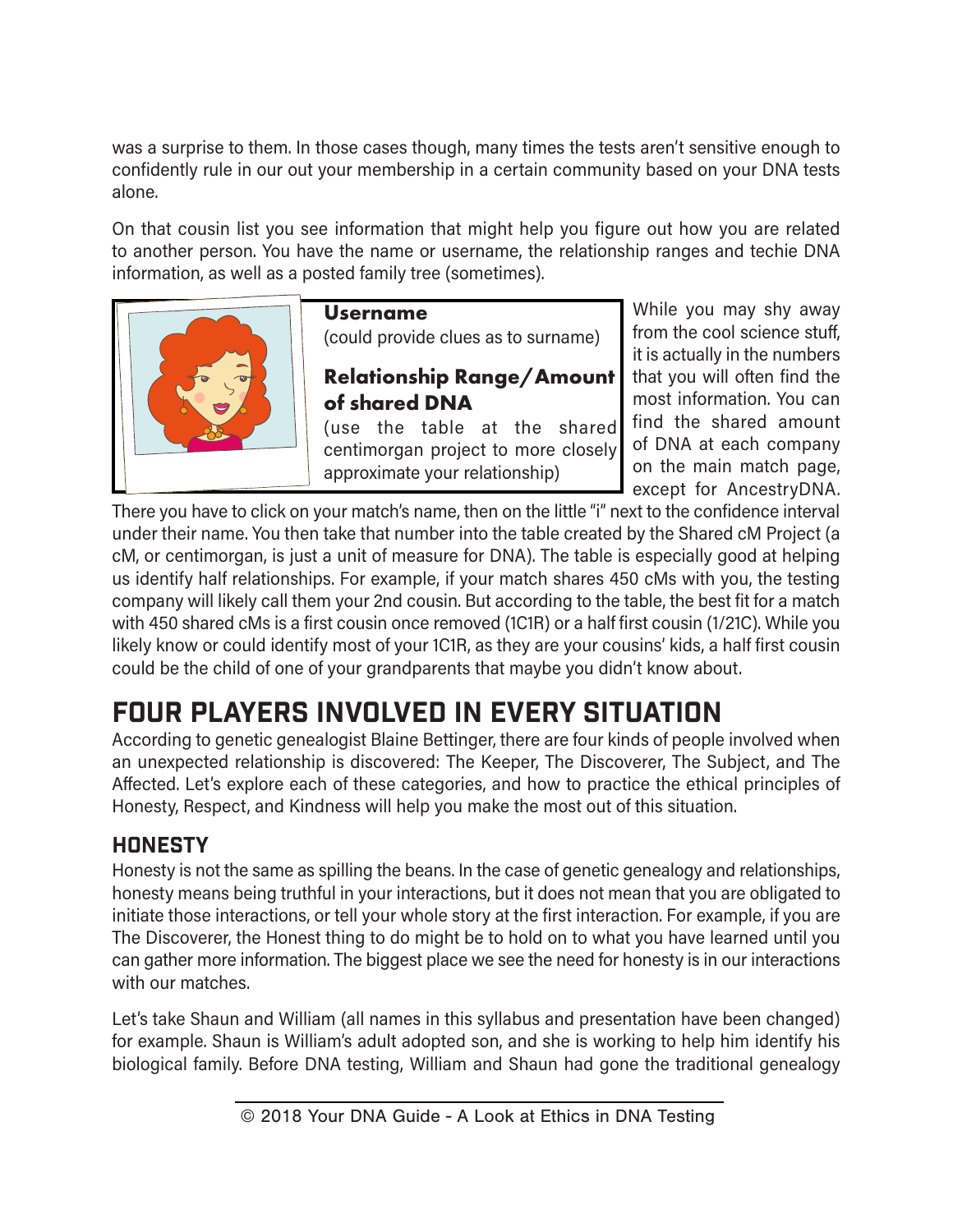route, seeking court records and conducting on the group research, which had resulted in some good information, but also some negative experiences. In William's correspondence with Shaun's match Autumn, he was upfront about Shaun's adoption, and said that they had "very little" information about his family tree. This was all true. Being truthful up front is very important first step toward creating a relationship, so it is up to you if you want to include the news of an adoption search on your initial email. However, William did not tell Autumn everything they knew, still holding back to protect his son from further negative experiences. And that is ok too.

It is especially important not to jump to conclusions and then correspond with your match. The human mind is very good at filling in empty places. It can be very tempting to see a genetic relationship, even a carefully calculated one, and then jump to conclusions about which ancestor you share with them. Then you may send off an email to a match declaring you know their uncle John is your shared ancestor, when that isn't the only explanation for the data. Remember, if you have a second cousin, that person can share a common ancestor with you in ANY of your four sets of great grandparents.

#### **RESPECT**

While it is easy to fall into the trap that everyone who has had a DNA test wants to know their relationship to every person on their match list, it just isn't true. In the case of unexpected

The Keeper Margaret the person who creates/ keeps the secret The Discoverer Autumn the person who uncovers the secret The Subject Shaun The person who is the subject of the secret The Affected Other Family the people affected by the secret Shaun & William

relationships, we have to balance an individual's (The Subject's) right to know their parentage or heritage and The Keeper's right to remain anonymous. I worked with a client recently who handled the revelation about her own misattributed parentage with commendable integrity. While on the phone with me she decided that she would not approach her parents right away, but take some time to digest the information herself. Then perhaps plan a long weekend away with her mother, who she is very close to, and discuss it then.

# **KINDNESS**

A big part of this whole process is truly recognizing that we all have secrets. We all have weaknesses. Therefore we need to treat each other with kindness.

One story of a Discoverer was a perfect reminder that the experiences we go through in life are meant to strengthen us and often times prepare us for what may be coming. When The Discoverer, Matt, approached is father and 4 aunts and uncles with the news that they had another half sibling, their mother's additional child, he received an unexpected response. His Aunt, the oldest child, who would have been three at the time of her mother's pregnancy, said